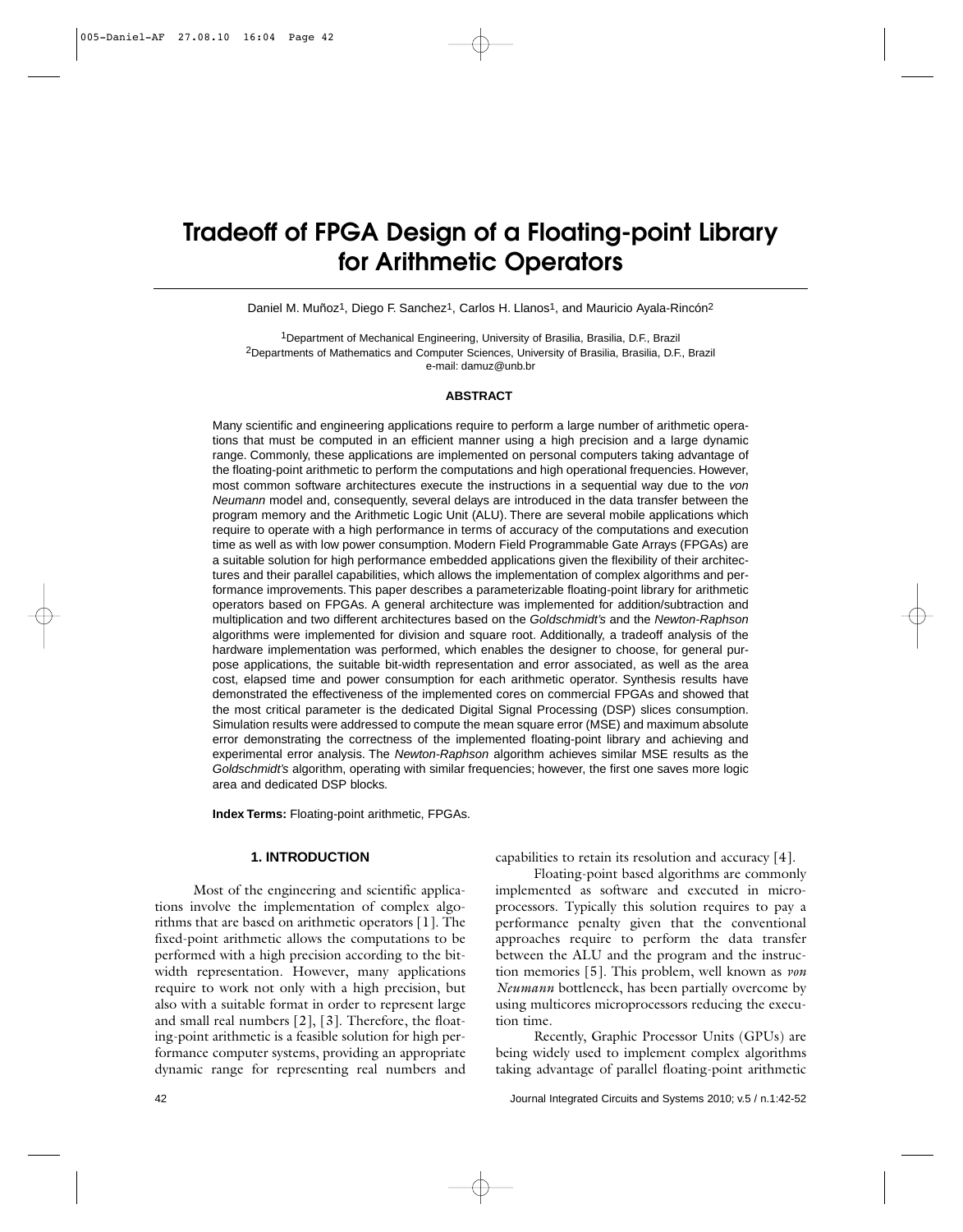operators, increasing the throughput and achieving an expressive speed-up [6], [7]. Although GPUs work with a high frequency and improve the performance, it is a microprocessor based solution and as a consequence suffers of the *von Neumann* bottleneck when all the source data are accessed from global memory or when simultaneous accesses from different threads to memory have to be addressesd. Additionally, GPUs commonly operate at high frequencies increasing the power consumption of the overall system, being a drawback for embedded system applications.

Modern FPGAs are a suitable solution that provides hundred of thousand of logic elements and dedicated DSP blocks as well as several desired properties such as intrinsic parallelism, flexibility, low cost and customizable approaches. All this allows for a better performance and accelerated execution of the involved algorithms on mobile applications.

FPGA implementation of complex algorithms can improve the performance by exploring the parallel capabilities and using the required hardware resources. However, FPGAs only provide integer or fixed-point arithmetic, which implies that the computations are confined to a limited numeric range. Therefore, a floating-point FPGA implementation of arithmetic operators is an important issue for high performance applications.

There are several previous works covering FPGA implementations of floating-point arithmetic operations and different algorithms for computing the division and the square root [8], [9], [10]. Although, there exist different contributions for the FPGA implementations of floating-point addition and multiplication, support for division and square root have remained uneven. Several implementations for floating-point division and square root in FPGA are presented in [10], [11], [12], [13]. Wang [10] and Kwon *et al.* [11] presented a Taylor series expansion based approach. Shuang-yan *et al.* [12] applied a *Newton-Raphson* method and [13] a high radix SRT division algorithm and a binary restoring square root algorithm. These works, however, did not give enough attention to the tradeoff between the cost in area against the bit-width representation, as well as, to their respective error analysis and power consumption. Reference [14] presents an FPGA implementation of a floating-point library for arithmetic operations, which uses the *Goldschmidt's* algorithm for implementing division and square root. In that work the authors have included the accuracy as design criterion based on an experimental study of the error. However, the power consumption estimation of the implemented circuits is not considered.

This paper describes the FPGA implementation of an arithmetic floating-point library and presents a tradeoff analysis between the bit-width representation against the area cost, power consumption and the error associated. Two different architectures, based on the *Goldschmidt's* and *Newton-Raphson* iterative algorithms, have been implemented for division and square root allowing for a comparison between these approaches. This analysis allows the designer to choose the better implementation and the bit-width representation for general purpose applications. The implemented cores are based on the IEEE-754 format [15] and were described in VHDL (Very high speed integrated circuits Hardware Description Language). Synthesis results were performed for a commercial Virtex5 FPGA device and have demonstrated high throughput, high performance and low resources consumption. Simulation results were performed for different bit-width representations using the ModelSim® XE simulation tool [16] after the place and route process and the results were compared with a Matlab® R2008a implementation in order to compute the Mean Square Error (MSE) and the maximum absolute error.

This paper is organized as follows. Section 2 presents the related works covering FPGA implementations of floating-point arithmetic operators. Section 3 describes the general algorithm for addition/subtraction, multiplication and the *Goldschmidt's* and *Newton-Raphson* algorithms for division and square root operators. The implementations of the proposed architectures are described in Section 4 and before concluding, Section 5 presents the analysis of the synthesis and simulation results.

# **2. RELATED WORKS**

On the one hand, early works on floating-point arithmetic operations have been targeted to primitive FPGAs only for adders and multipliers [17], [18], [19]. However, given the reduced number of logic elements in early FPGAs, the implementation of other arithmetic operators such as division, square root and even transcendental functions was impractical for hardware designers. These early results point-out that implementing IEEE single precision addition and multiplication operations was feasible but impractical on FPGAs.

On the other hand, modern FPGAs have hundred of thousand of logic elements and several dedicated DSP blocks, which allows for embedding more complex computations and new algorithms [20]. Recently, FPGA floating-point arithmetic operations have been implemented for both 32-bit single precision and 64-bit double precision [9], [21], [22]. However, many of the engineering applications need different precision requirements; thus, parameterizable floating-point libraries for arithmetic operations in FPGAs are relevant for scientific applications. For instance, finding a suitable weight precision and a fea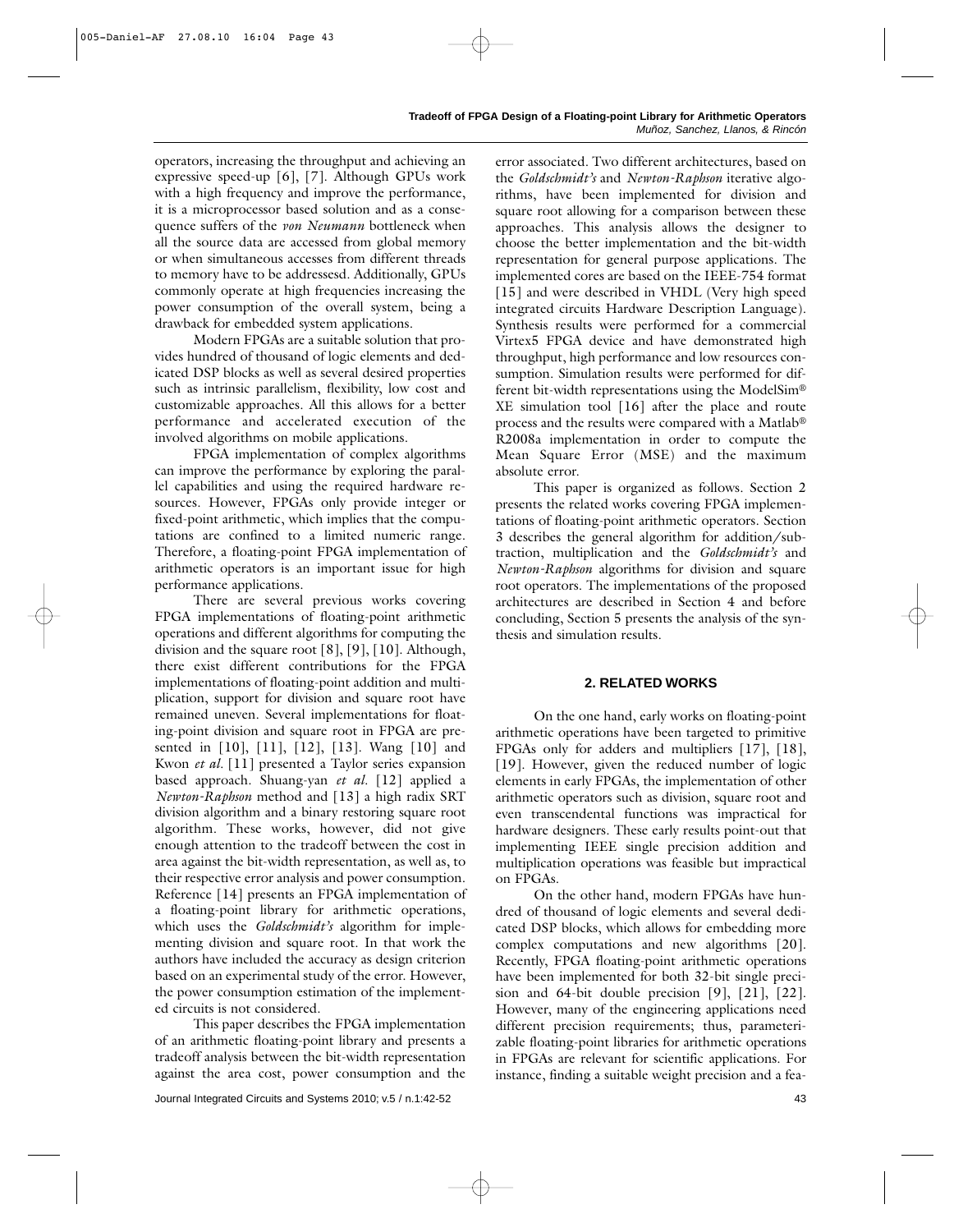sible number of iterations of algorithms for computing division and square root is an important factor in order to avoid over dimensioning hardware implementations.

Hardware architectures for computing division and square root have been proposed in [13] and [23]. For instance, Wang and Nelson [13] implemented in hardware the SRT method presenting results for iterative and pipelined hardware implementations. Montuschi and Mezzalama [24] presented an analysis of different techniques such as direct algorithms, nonrestoring algorithms, SRT square rooting algorithms and approaches based on *Newton-Raphson* and CORDIC. References [8] and [9] describe parameterizable libraries for floating-point arithmetic operations, implementing Radix-4 and Radix-2 SRT algorithms for computing division and square root, respectively. Synthesis results for double precision are presented in [8] and the aspects related to the area consumption for different bit-width precision are presented in [9]. References [10] and [11] presented a Taylor series expansion for computing division and square root. Wang [10] described a variable-precision floating-point implementation showing area consumption results for different bit-width representation, exploring the capability of their applications on image and signal processing. Kwon *et al.* [11] performed a comparison among the Taylor series expansion against the Intel Pentium 4 processor (that uses the SRT algorithm) and the AMD K7 core (that uses *Goldschmidt's* technique).

In the hardware design of floating-point units it is important to point-out two main aspects: (a) the selection of a suitable bit-width in a such way that dynamic range is large enough to guarantee that saturation will not occur for a general-purpose application and (b) the tradeoff between the level of precision of the operators against their implementation cost in logic area. To include the accuracy as design criterion of digital circuits it is important to analyze behavioral aspects in terms of the tradeoff between the cost in logic area against the error associated as well as the computing time and the power consumption.

Although different algorithms have been proposed for computing addition/subtraction, multiplication, division and square root, covering floatingpoint arithmetic operations, which have been implemented in FPGAs, these implementations have not received enough attention with regard to the error analysis. In this work, the authors also present an experimental error analysis of the implemented floating-point architectures, using the Matlab® R2008a, which works in a double precision format, as statistical estimator. Different bit-width representations have been implemented for each one of the arithmetic operators and both the *Goldschmidt's* and *Newton-* *Raphson* algorithms (for division and square root) have been simulated in order to compute the MSE and maximum absolute error of the proposed circuits.

# **3. BACKGROUND**

In this section the IEEE-754 standard format for representing floating-point numbers and the general algorithms for implementing the floating-point addition/subtraction, multiplication, division and square root are presented.

# *A. The IEEE standard*

The IEEE-754 standard [15] is a floating-point number representation in a bit string format, characterized by three components: a sign *S*, a biased exponent *E* with  $E_w$  bit-width, and a mantissa *M* with  $M_w$ bit-width, as shown in Figure 1. A constant (bias) is added to the exponent in order to make the exponent's range non negative. Additionally, the mantissa represents the magnitude of the number.

|                                | $1 \longleftarrow Ew \longrightarrow Mw$ |
|--------------------------------|------------------------------------------|
|                                |                                          |
| $\pm$ e + bias                 | $mantissa = 1.M$                         |
| $ \sim 4$ The IFF 754 steederd |                                          |

**Figure 1.** The IEE-754 standard

This standard allows the user to work not only with the 32-bit single precision and 64-bit double precision, but also with a flexible and suitable precision according to the application requirements. This is suitable for supporting variable precision floatingpoint operations [10]. A higher precision means fewer quantization errors in the final implementations, as long as a lower precision leads to straightforward designs, higher speed and reductions in area requirements and power consumption. Standard embedded microprocessors, such as *NIOS* and *Microblaze*, work only with single precision (generally in hardware) and double precision (generally in software), limiting in this way the flexibility of the implementations [25]. This problem can be solved by using parameterizable floating-point operations directly in hardware.

# *B. The floating-point addition/subtraction*

The steps for performing the floating-point Addition/Subtraction are shown below.

> 1) Separate the sign, exponent and mantissa of the inputs, and check whether the inputs are zero, infinity or an invalid representation in IEEE 754 standard. Add the hidden bit to the mantissa.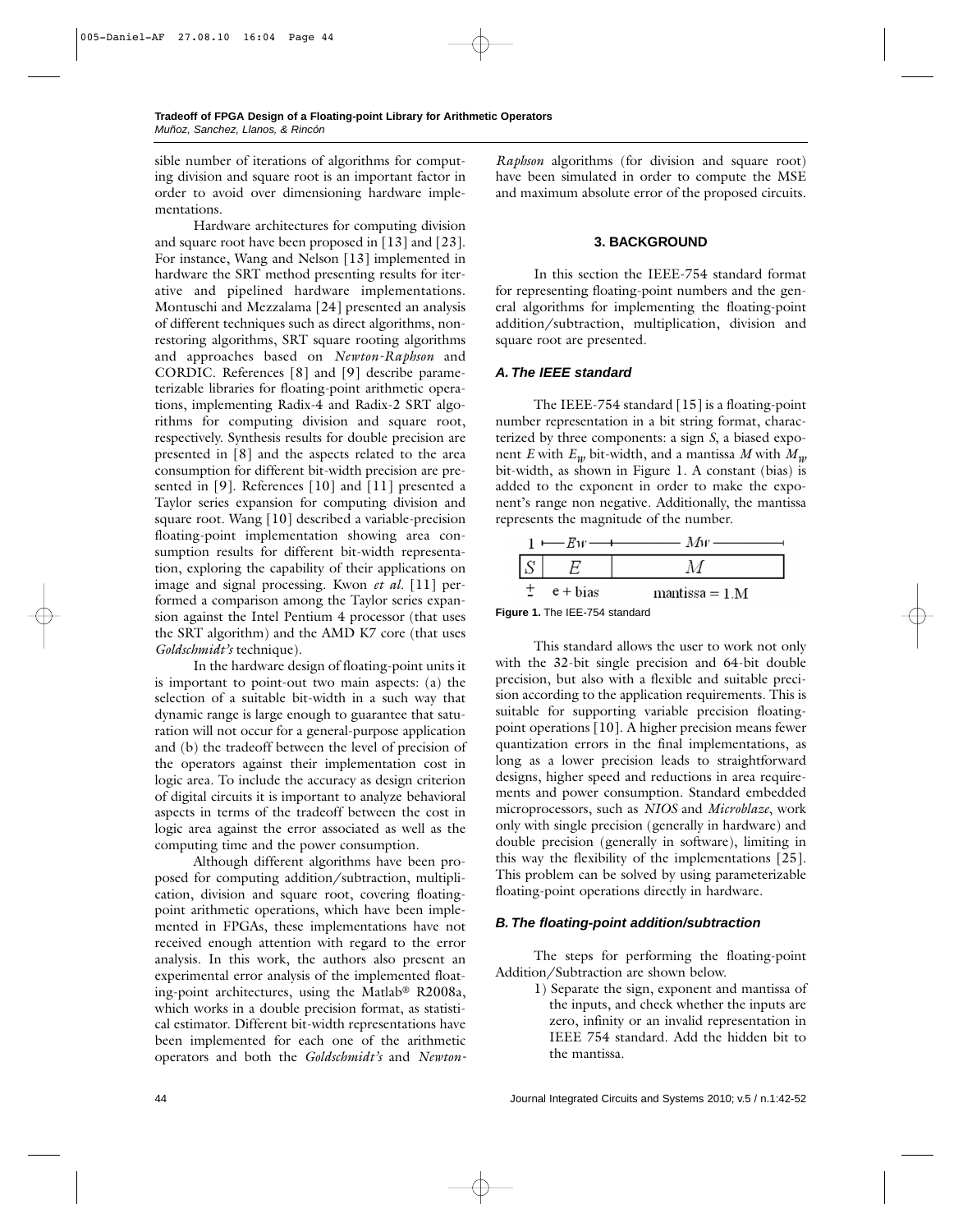- 2) Compare the two inputs: a logical shift right operation must be performed over the smaller of the two numbers. The number of bits of the mantissa shifted right, dependent on the exponent's difference, and this difference is a preliminary exponent calculation result. Finally, add/sub the current mantissas.
- 3) Shift left the achieved mantissa until its most significant bit (MSB) is 1*.* For each shift decreases the current exponent by 1. Finally, concatenate the sign, exponent and mantissa of the final results.

# *C. The floating-point multiplication*

The steps for performing the floating-point multiplication are shown below.

- 1) Separate the sign, exponent and mantissa of the inputs, and check whether the inputs are zero, infinity or an invalid representation in IEEE-754 standard. Add the hidden bit to the mantissas.
- 2) Multiply mantissas, add exponents, and determine the product sign.
- 3) Whether the MSB is 1 in the mantissas multiplication result, hence, no normalization is needed. The current mantissa is shifted left until a 1 is achieved. For each shift operation the current exponent is decreased by 1. Finally, concatenate the sign, exponent and mantissa of the final results.

# *D. The floating-point division*

A generalized algorithm to calculate the division is described in [14], whose steps are included below.

- 1) Let *X* and *Y* be real numbers represented in IEEE-754 standard, where *X* represents the dividend and *Y* the divisor.
- 2) Separate the sign, exponent and mantissa of *X* and *Y,* adding the 1 hidden bit to the mantissa and detecting zero and invalid inputs.
- 3) Calculate the mantissa result using the *Goldschmidt's* or *Newton-Raphson* algorithms for division described below. In parallel to this, evaluate the result exponent, namely  $exponent(X)$  –  $exponent(\Upsilon)$  + *Bias*, and evaluate the sign of the result.

# *1) The Goldschmidt's algorithm for division*

Assume two *n*-bit inputs *N* and *D*, which satisfy 1 ≤ *N*, *D* < 2. The idea of the *Goldschmidt's* algorithm is to calculate  $Q = N/D$ , starting from an initial seed equal to  $1/D$ , and then to approximate the quotient through successive multiplications of the seed times *N* [26]. This work takes as reference the algorithm presented in [1]:

- 1) Move the fixed point for *N* and *D* to locations such that  $N \geq 1$  and  $D < 2$ .
- 2) Start with an initial approximation to 1*/D* by using a look-up table and call it  $L_0$ .
- 3) Calculate the first approximation to  $q_0$  =  $L_0 \times N$  and the error term  $e_0 = L_0 \times D$ .
- 4) Refine the approximations using the following iterative equations:

$$
L_{i+1} = -e_i \tag{1a}
$$

$$
e_{i+1} = e_i \mathbf{X} L_{i+1} \tag{1b}
$$

$$
q_{i+1} = q_i \mathbf{X} L_{i+1} \tag{1c}
$$

After each iteration of the algorithm, *ei* approximates to 1 (the denominator *D* is multiplied by 1/*D*) and *qi* approximates the true quotient *Q*. Notice that equations (1b) and (1c) can be computed in a parallel approach.

## *2) The Newton-Raphson algorithm for division*

The *Newton-Raphson* algorithm has two *n*-bits inputs *N* and *D*, that satisfy  $1 \leq N$ ,  $D < 2$ , starting from an initial approximation to  $y_0=1/D$ . Equations 1(a) and 1(b) must be executed in a iterative way [27].

$$
p = Dxy_i \tag{2a}
$$

$$
y_{i+1} = y_i \mathbf{X} (2-p) \tag{2b}
$$

After the  $i^{th}$  iteration, multiplying  $Nxy_{i+1}$  is yielding an approximation to *N/D*. The *Newton-Raphson* iteration differs from *Goldschmidt's* algorithm by referring to the initial divisor during each iteration [27].

# *E. The floating-point square root*

A generalized algorithm to calculate the FP square root is described in [14].

- 1) Let *X* be a real number represented in IEEE-754 standard, whose square root is required.
- 2) Separate the sign, exponent and mantissa of *X* adding the 1 hidden bit of the mantissa, and detecting negative, zero and invalid inputs. Whether the exponent of *X* is even then multiply the mantissa of *X* by 2.
- 3) Calculate mantissa results using any of the algorithms for calculating the square root presented below. Parallel to this, evaluate the result of the exponents that is equal to the exponent of  $(X + Bias)/2$ .
- 4) Finally, concatenate the sign, exponent and mantissa of the result and remove the hidden bit of the resulting mantissa.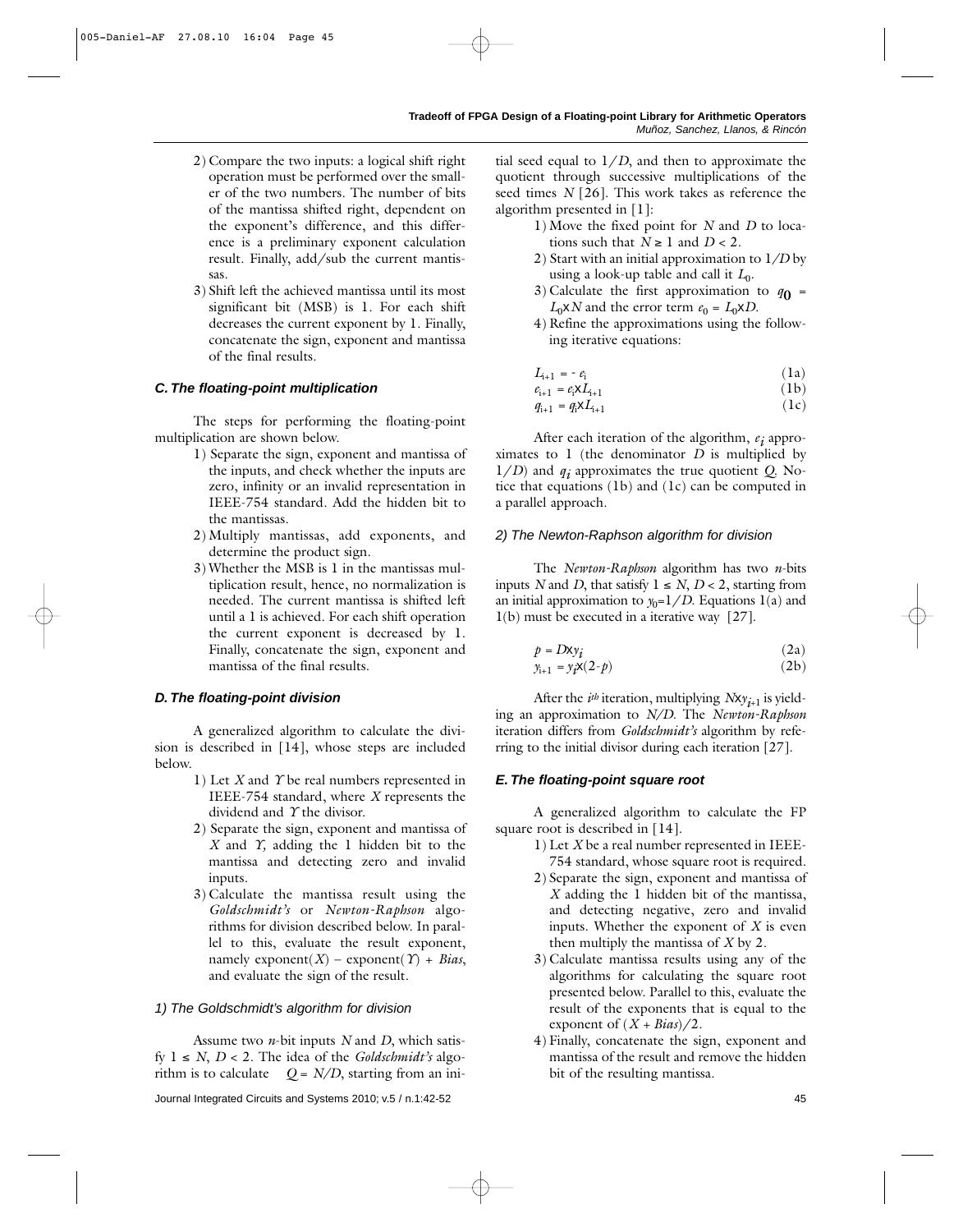This algorithm deals mainly with the mantissa calculation because of the resulting exponent is obtained in a straightforward way. Therefore, this allows the designer to carry out the mantissa calculation using both addition and multiplication operations in fixed-point only, obtaining therefore a less resource consumption implementation.

#### *1) The Goldschmidt's algorithm for square root*

For a given variable *b*, this algorithm calculates *sqrt(b),* starting from an initial seed equal to 1/*sqrt(b)*, and the result is improved through an iterative process, whose number or iterations is defined by the user. This work takes as reference the algorithm introduced in [27], who proposed the flowing steps.

Set  $b_0 = b$  and let  $y_0$  be a suitable good approximation to  $1/sqrt(b_0)$ , such that  $1/2 \le b_0xy_0^2 \le 3/2$ . Set  $g_0 = b_0 x y_0$ , and  $b_0 = y_0/2$ . Then, for  $i > 0$ , in the *i*th iteration compute:

$$
r_{i-1} = 0.5 - g_{i-1} \times b_{i-1}
$$
 (3a)

$$
\mathcal{G}_i = \mathcal{G}_{i-1} + \mathcal{G}_{i-1} X r_{i-1} \tag{3b}
$$

$$
b_{i} = b_{i-1} + b_{i-1} \mathbf{X} r_{i-1} \tag{3c}
$$

At each iteration, a closer value to *sqrt(b)* is computed in  $\beta$  and the variable  $h$  approximates to  $1/(2xsqrt(b))$ . This method eliminates the divisions by two for each iteration and only needs three multipliers and three addition/subtraction modules. Notice, that a parallel calculation of the equations (3b) and (3c) is possible.

# *2) The Newton-Raphson algorithm for square root*

For a given *b*, this algorithm calculates *sqrt*(*b*), starting from an initial seed equal to  $y_0=1/sqrt(b)$  and refining it with the following iteration.

$$
y_{i+1} = 0.5xy_i x (3-bxy_i^2)
$$
 (4)

After the  $i^{th}$  iteration, the variable  $y_{i+1}$  accumulates a more accurate value of 1/*sqrt*(*b*). Finally, multiplying  $y_{i+1}$ **x***b* is obtained a value of *sqrt*(*b*) [28].

#### **4. HARDWARE IMPLEMENTATIONS**

In this section the hardware implementations of the floating-point arithmetic operators are described. All the components are based on the IEEE-754 standard, supporting exceptions and are parameterizable by bit-width for all the arithmetic operators and also are parameterizable by the number of iterations for both the *Goldschmidt's* and the *Newton-Raphson* algorithms (in case of division and square root).

### *A. FPGA implementation for division*

Figures 2a and 2b show the developed *Goldschmidt's* and *Newton-Raphson* architectures respectively, for a division operator. As described in Section 3.D this algorithm operates over mantissa. Therefore the range of the inputs values is  $(1,2)$  and the seeds  $(1/D)$  are stored in a look-up table for different bit-width representations. In this approach, the number of the seeds to be stored is computed by dividing the range by the size of the look-up table (number of words). Successive iterations for refinement of the initial approximation are then executed, using a Finite State Machine (FSM) controller.



**Figure 2.** Iterative architecture for division (a) *Goldschmidt's* algorithm (b) *Newton-Raphson* algorithm



**Figure 3.** Iterative architecture for square root (a) *Goldschmidt's* algorithm (b) *Newton-Raphson* algorithm

Initially, the *Goldschmidt's* architecture chooses as initial approximation  $L_1=1/D$  (stored in the LUT of seeds) and uses the first two parallel fixed-point multipliers to compute the values of the quotient approximation  $q_1 = L_1 \times N$  and the error  $e_1 = L_1 \times D$ . At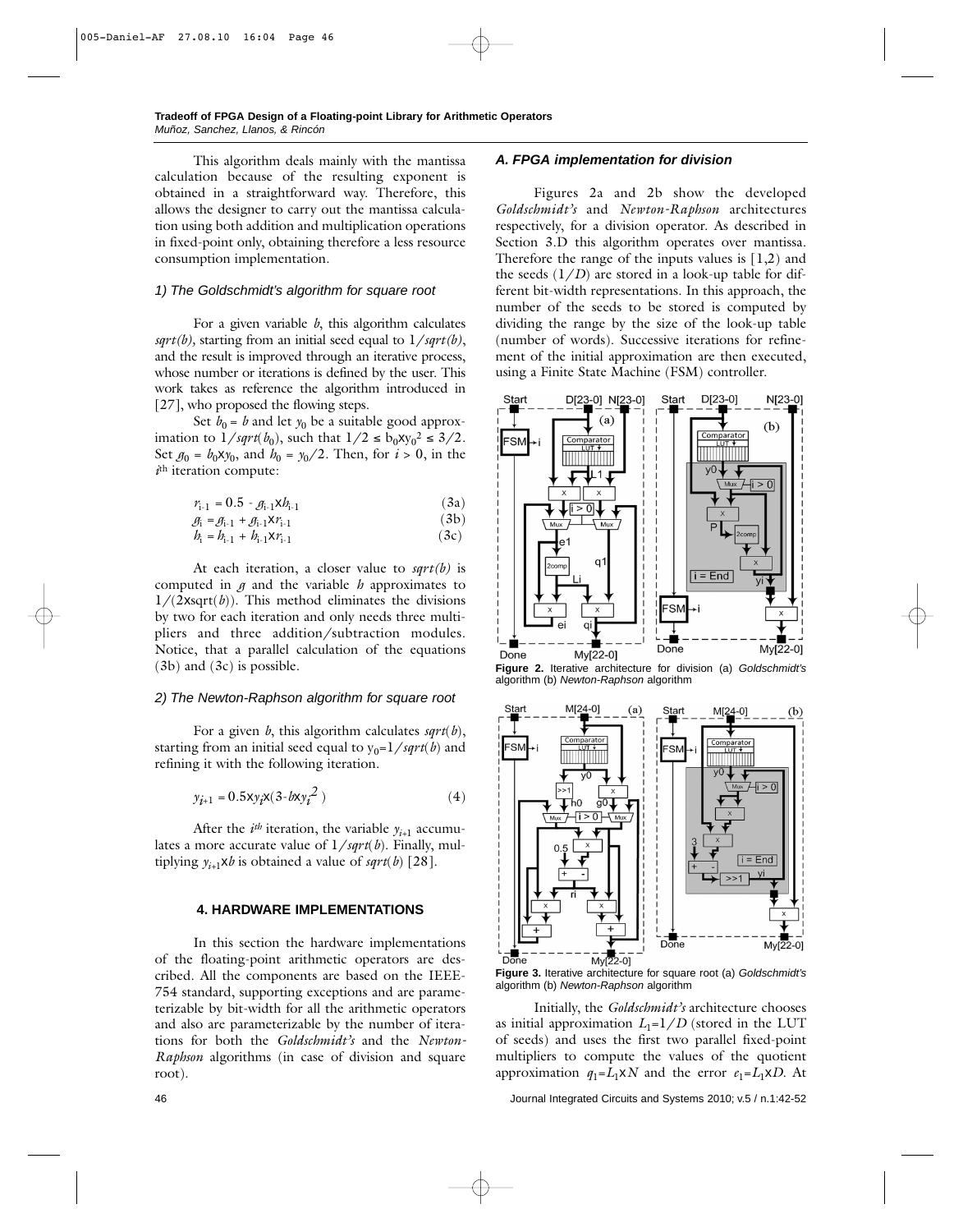the first iteration, the two parallel multiplexers select between the values of  $q_1$  and  $e_1$  and a two-complement operation is performed in order to compute the value  $L_2 = -e_1$ . Afterward, two parallel fixed-point multipliers are used to compute the new quotient approximation  $q_2 = q_1 \times L_2$  and the new error  $e_2 = e_1 \times L_2$ . Finally, two parallel multiplexers allow the algorithm to feedback the current approximation and then the new quotient approximation *q*<sup>i</sup> *=q*i-1x*L*<sup>i</sup> and the new error  $e_i = e_{i-1} \times L_i$  are computed. The FSM evaluates possible exceptions, controls the number of the iteration and synchronizes the hardware components. After a suitable number of iterations, previously set-up by the user, the quotient result (*qi*) represents the mantissa value result.

The *Newton-Raphson* architecture starts with the initial approximation  $y_1=1/D$  (stored in the LUT of seeds). The multiplexer selects the first approximation and then, the fixed-point multiplier is used to compute the value of  $p = Dxy_0$ . Afterward, the twocomplement operation is used to compute the value of  $(2-p)$ . Finally, a last fixed-point multiplier computes the value of the new approximation  $y_2 = y_1x(2-p)$ . This approximation value is used to compute a new *p* value  $p = Dx y_1$  which is used to compute the next approximation  $y_{i+1} = y_i \mathbf{x}(2-p)$ . The FSM evaluates possible exceptions, synchronizes the hardware components and controls the number of iterations. After a correct number of iterations, previously set-up, the same fixed-point multiplexer is used to evaluate the final approximation  $Nxy_{i+1}$ , which represents the mantissa value result.

It can be observed that *Goldschmidt's* architecture yields at each iteration a new approximation of the final result (namely, *N/D*), whereas in the *Newton-Raphson* architecture each iteration refines the value of  $y = 1/D$  and after *n* iterations the approximation to *N/D* is performed multiplying *y*x*N*.

# *B. FPGA implementation of square root*

Figures 3a and 3b respectively show the architecture for computing the square root using *Goldschmidt's* and *Newton-Raphson* algorithms. According to the general algorithm for computing square root, the range of the input values is  $[1,4)$  (where  $2M \in [1,4)$ ) and the seed (1/*sqrt(M*)) is stored in the look-up table, being *M* the mantissa. Look-up tables of 8, 16, 32, 64 and 128 addressable words are used for storing different initial seeds that were computed splitting the previous defined input range depending on the size of the look-up table (namely, the number of addressable word). Successive refinements over the partial results are executed in an iterative process for improving the result. The overall process is controlled by a FSM, which allows for sharing multipliers and adders in order to reduce the resources consumption.

As explained in Section 3, the *Goldschmidt's* architecture operates over the mantissa and computes the value of *sqrt*(*M*). In this case, it selects a an initial approximation  $y_0=1/sqrt(M)$  (stored in a LUT of seeds), the first *sqrt*(*M*) approximation is performed by computing  $g_0 = y_0 \times M$  and the value  $h_0 = y_0/2$  is obtained by using a right shift register. Afterward, the iterative process starts and two parallel multiplexers select between the first stage approximation and the next stages approximations. The values  $q_0xh_0$  and  $r_1=0.5-g_0xh_0$  are computed in a sequential way. Finally, two parallel fixed-point multipliers and two parallel fixed-point adders are used to compute  $g_1 = g_0 + g_0xr_0$  and  $h_1 = h_0 + h_0xr_0$  in a parallel approach, where  $g_1$  is the new square root approximation. The FSM supports the exceptions, synchronizes the different hardware components and feedback the  $g_1$  and  $h_1$ values in order to start a new iteration. After a suitable number of iterations, previously defined by the user, the value of  $g_i = g_{i-1} + g_{i-1}xr_{i-1}$  represents the mantissa value result of the square root.

The *Newton-Raphson* architecture operates over the mantissa and computes the value of *sqrt*(*M*) as follow. An initial approximation equal to  $y_0 = 1/sqrt(M)$ (stored in a LUT of seeds) is upload and the algorithms starts to iterate. One multiplexer chooses between the approximation at the first iteration or the other approximations computed on the consecutive iterations. Afterward, one fixed-point multiplier is used to compute the value of  $y_0^2$  and then this result is used to compute the value *M*x*y*<sup>0</sup> 2. The next two stages compute the value  $y_1 = y_0 (3 - Mxy_0^2)$ . Finally, a right shift register is used to divide by two the current result, obtaining a new square root approximation value that is used in the next iteration. After a suitable number of iterations, previously defined by the user, the last approximation value (*y*<sup>i</sup> ) represents the mantissa value result of the square root.

In the *Goldschmidt's* algorithm for computing square root, each iteration approximates a new value of *sqrt*(*b*), as long as in the *Newton-Raphson* architecture, each iteration refines the value of *y=*1*/sqrt*(*b*) and after *n* iterations, the approximation to *sqrt*(*b*) is obtained by multiplying *y*x*b*.

# **5. RESULTS**

This section summarizes the synthesis and simulation results of the proposed circuits. All the arithmetic cores are based on the IEEE-754 standard and were validated using four different bit-width representations (including the simple and double precision formats) that were implemented, synthesized and simulated in order to obtain the area cost, elapsed time, power consumption and accuracy of the proposed circuits.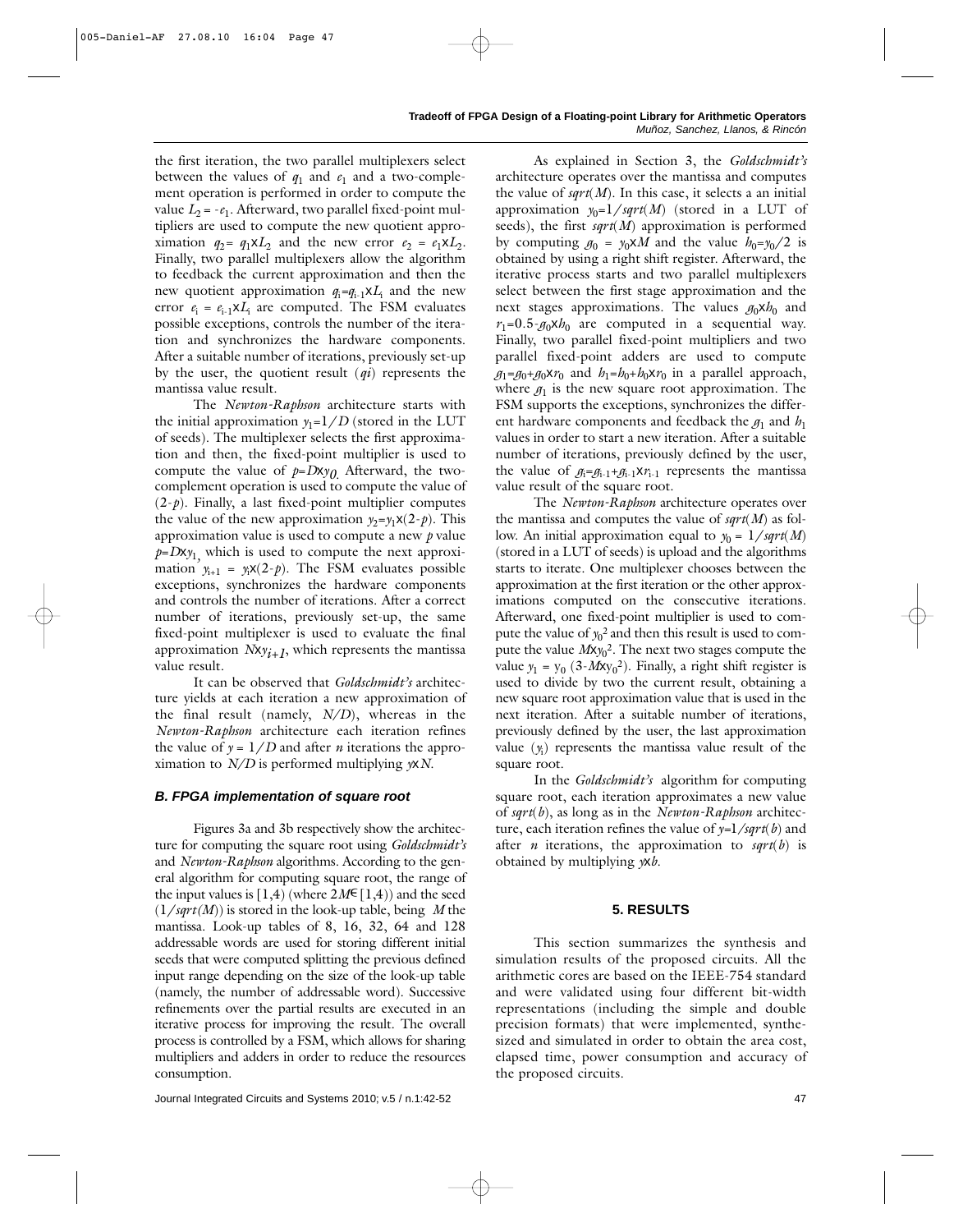## **A. Synthesis results**

The floating-point cores have been described in VHDL hardware description language using the Xilinx ISE 10.1 development tool [29]. Table I presents the synthesis results of the arithmetic operators using a Xilinx Virtex5 FPGA family (device xc5vlx110T).

**Table I.** Synthesis results.

| <b>Bit-width</b><br>(Exp,Man) | <b>Floating-point</b><br>core | FF<br>69120 | <b>LUTs</b><br>69120 | DSP48Es<br>64  | Freq.<br><b>MHz</b> |
|-------------------------------|-------------------------------|-------------|----------------------|----------------|---------------------|
|                               | Add/sub                       | 53          | 561                  | 8              | 201.11              |
|                               | Multiplier                    | 27          | 59                   | 5              | 587.98              |
| 24                            | Division GS                   | 197         | 372                  | 10             | 153.14              |
| (6, 17)                       | Division NR                   | 173         | 279                  | 11             | 120.59              |
|                               | Square root GS                | 206         | 344                  | 14             | 141.73              |
|                               | Square root NR                | 128         | 239                  | 13             | 144.42              |
|                               | Add/sub                       | 69          | 962                  | 8              | 184.58              |
|                               | Multiplier                    | 35          | 74                   | 5              | 576.45              |
| 32                            | Division GS                   | 257         | 496                  | 10             | 153.14              |
| (8, 23)                       | Division NR                   | 227         | 375                  | 11             | 120.59              |
| single                        | Square root GS                | 270         | 448                  | 14             | 141.73              |
| precision                     | Square root NR                | 168         | 313                  | 13             | 143.94              |
|                               | Add/sub                       | 91          | 1420                 | 8              | 184.19              |
|                               | Multiplier                    | 46          | 95                   | $\overline{7}$ | 569.17              |
| 43                            | Division GS                   | 338         | 648                  | 14             | 102.82              |
| (11, 31)                      | <b>Division NR</b>            | 300         | 482                  | 17             | 87.04               |
|                               | Square root GS                | 356         | 646                  | 20             | 97.50               |
|                               | Square root NR                | 222         | 407                  | 22             | 98.53               |
|                               | Add/sub                       | 134         | 3150                 | 6              | 185.67              |
| 64                            | Multiplier                    | 67          | 250                  | 15             | 568.10              |
| (11,52)                       | Division GS                   | 527         | 1256                 | 29             | 78.65               |
| double                        | <b>Division NR</b>            | 468         | 1114                 | 40             | 70.10               |
| precision                     | Square root GS                | 568         | 1907                 | 50             | 60.16               |
|                               | Square root NR                | 352         | 1527                 | 62             | 60.50               |

The area cost in registers (FF), Look-up Table (LUTs) and embedded DPS blocks as well as the performance (given in Mega-Hertz) are presented for different bit-width representations. A *Goldschmidt's* implementation is represented by *GS* and a *Newton-Raphson* implementation is represented by *NR*. These results were achieved by using 16-addressable words LUT in the cases of division and square root for both the *Goldschmidt's* and *Newton-Raphson* architectures.

As expected, large bit-width representations have a higher area cost and low performance than the small bit-width representations. The synthesis tool reports a high performance for the multiplier core (around 568 MHz). However it is important to take into account that the large clock frequency supported by the FPGA device is 500MHz. The *GS* algorithm achieves best operational frequency than the *NR* algorithm for division operator. It can be explained due to the two parallel approaches for implementing equations (1b) and (1c). The *GS* and *NR* algorithms present similar performance for square root operator.

Figures 4, 5 and 6 show that the area cost has an exponential behavior with the bit-width representation. All the floating-point cores are feasible implemented in terms of registers (Flip-flops), LUTs, and DSP48E blocks.

It can be observed that the addition/subtraction core is more expensive than the other operators. A comparison between the experimental cost in area



**Figure 4**. Flip-flops consumption



**Figure 5**. LUTs Consumption



**Figure 6**. DSP48Es consumption

associated to the *Goldschmidt's* and *Newton-Raphson* implementations for division and square root have demonstrated that the first algorithm requires more logic area than the second one.

However, the *NR* algorithm requires to perform more fixed-point multiplications and as a consequence more dedicated DSP blocks are used. It can be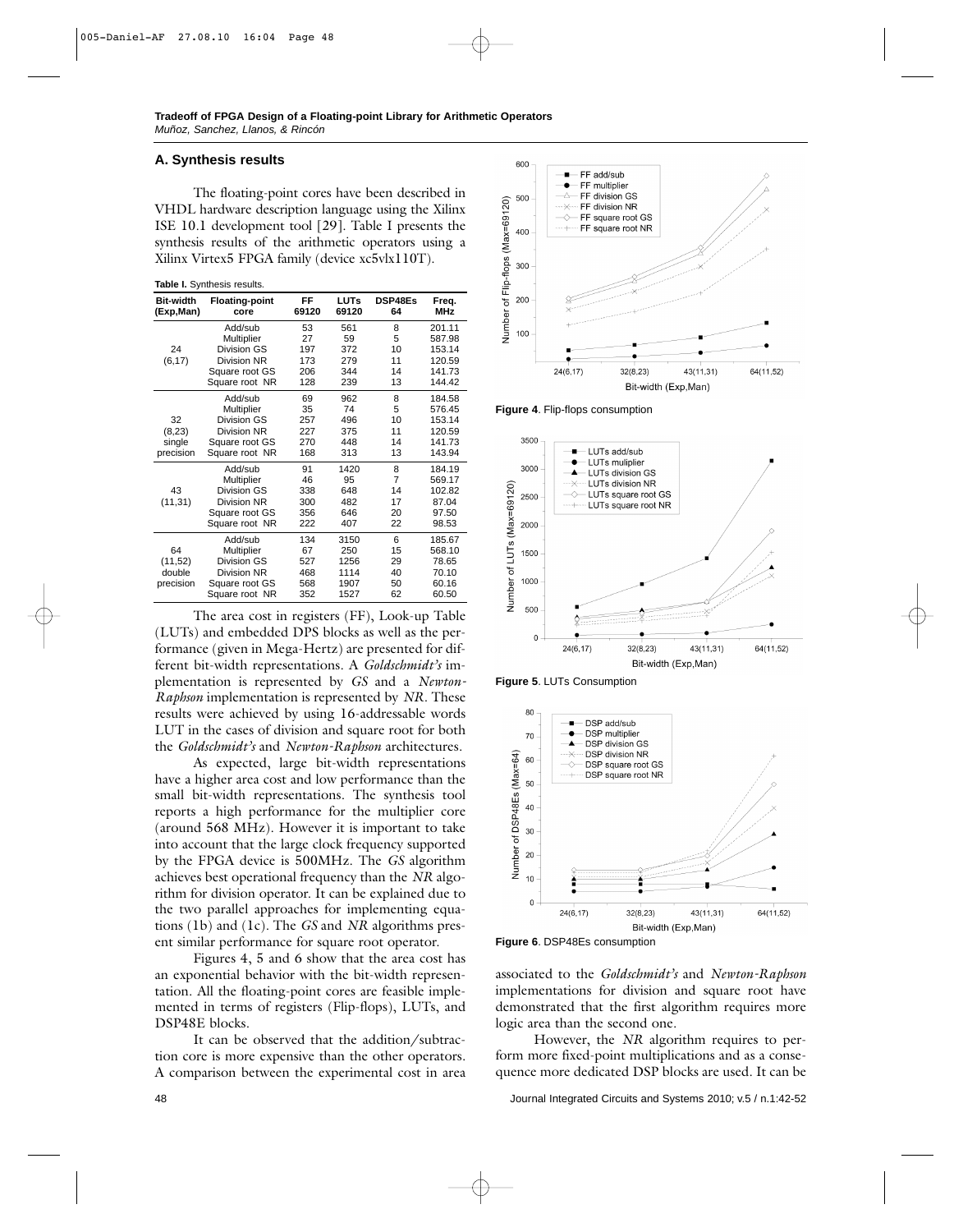observed that in the case of a double precision format (64-bit), the square root core consumes a significant number of DSP blocks, specifically for *Newton-Raphson* implementation, limiting the hardware resources for applications where a large number of arithmetic operations are required.

This problem can be overcome by implementing the floating-point multipliers using the available logic area. However, in this case a low performance penalty must be considered due to the fact that the implemented multipliers over the Configurable Logic Blocks will have lower performance than the dedicated ones (which are implemented in the DSP blocks).

The XC5VLX110T is not the largest device from the Virtex5-LX FPGA family. However, according to the synthesis results, there are around 97% of the available FF and LUTs to implement other hardware components or pipeline architectures. Although large bit-width representations allow high precision computations, the large area cost associated to the floatingpoint solution is a critical problem if compared with fixed-point approaches [30], [31], [32], [33].

As shown in Section 3, the developed architectures for division and square root are based on iterative algorithms. Therefore, in order to analyze the tradeoff between area cost and error associated in the FPGA design of floating-point arithmetic cores is important to address simulation results for different bit-width and number of iterations.

#### *B. Simulation results*

The implemented operators were simulated using the ModelSim 6.3g simulator tool [16] after the *placement and routing* (PAR) process. A simulation environment to validate the behavior of the floatingpoint units was developed in Matlab® R2008a. One hundred random floating-point test vectors for each bit-width representation were used for each experiment and afterward the same were addressed as inputs of each arithmetic operator. The binary floating-point results were analyzed in the simulator environment in order to calculate the MSE of the implemented cores, for which the Matlab® results (which operates in a double precision format) were used as an statistical estimator.

Table II and III present the MSE and maximum absolute error achieved for each arithmetic core using different bit-width representations. Addition/ subtraction, multiplication and division cores were evaluated using 100 random input values between -1000 and 1000 and the square root core was tested using 100 random input values between 0 and 1000. The division and square root operators were calculated using 5 iterations and a 16-addressable words look-up table. As expected the best error results were achieved in the case of a double precision format and large errors are pre-

| <b>Table II.</b> MSE results, 16 LUT size and 5 Iterations |
|------------------------------------------------------------|
|------------------------------------------------------------|

| <b>Floating-point</b><br>Core | Bit-width (Exp, Man) |           |              |            |  |  |
|-------------------------------|----------------------|-----------|--------------|------------|--|--|
|                               | 24 (6,17)            | 32 (8,23) | 43 (11,31)   | 64 (11,52) |  |  |
| Add/sub                       | 2.27E-07             | 2.76E-11  | $3.24E - 15$ | 1.26E-17   |  |  |
| Multiplier                    | 9.53E-04             | 1.53E-07  | 1.49E-11     | 5.87E-16   |  |  |
| <b>Division GS</b>            | 9.27E-11             | 3.71E-12  | 3.16E-23     | 1.99E-25   |  |  |
| Division NR                   | 5.10E-11             | 3.82E-13  | 8.70E-24     | 1.99E-25   |  |  |
| Square root GS                | 2.91E-08             | 8.62E-12  | 3.31E-20     | 1.94E-24   |  |  |
| Square root NR                | 3.04E-08             | 8.48E-12  | 8.86E-21     | 1.94E-24   |  |  |

| <b>Floating-point</b><br>Core | Bit-width (Exp, Man) |              |            |            |  |  |
|-------------------------------|----------------------|--------------|------------|------------|--|--|
|                               | 24 (6,17)            | 32 (8,23)    | 43 (11,31) | 64 (11,52) |  |  |
| Add/sub                       | 1.02E-02             | 1.70E-04     | 1.15E-06   | 9.30E-07   |  |  |
| Multiplier                    | 9.09E-02             | 1.43E-03     | 1.19E-05   | 6.83E-06   |  |  |
| Division GS                   | 7.23E-04             | 6.32E-06     | 5.34E-07   | 1.90E-08   |  |  |
| Division NR                   | 5.15E-04             | $2.02E - 06$ | 2.95E-07   | 1.90E-08   |  |  |
| Square root GS                | 7.60E-04             | 1.39E-5      | 6.32E-08   | 1.89E-08   |  |  |
| Square root NR                | 4.91E-04             | 7.38E-06     | 3.00E-08   | 1.89E-08   |  |  |

sented when using the 24 bit-width representation, specifically for the multiplier core, in which errors are introduced due to truncation problems.

The simple extended precision (43-bit implementation) achieves satisfactory results taking advantage of a small area cost which allows for increasing the throughput and performance, being suitable for a wide range of embedded applications.

Figure 7 summarizes the best MSE values achieved for different bit-width representations. It can be observed that the MSE for the multiplier and the add/sub cores is bigger than for the MSE of the division and the square root operators. This behavior can be explained because the successive refinements performed by *Goldschmidt's* and *Newton-Raphson* algorithms for computing the division and the square root accelerate convergence (and thus precision) of the computations based on these methods.



**Figure 7.** MSE order of magnitude

The MSE and area cost for division and square root operators can be slightly adjusted by modifying the size of the LUT to store the initial seeds. Table IV shows the MSE achieved for different size of look-up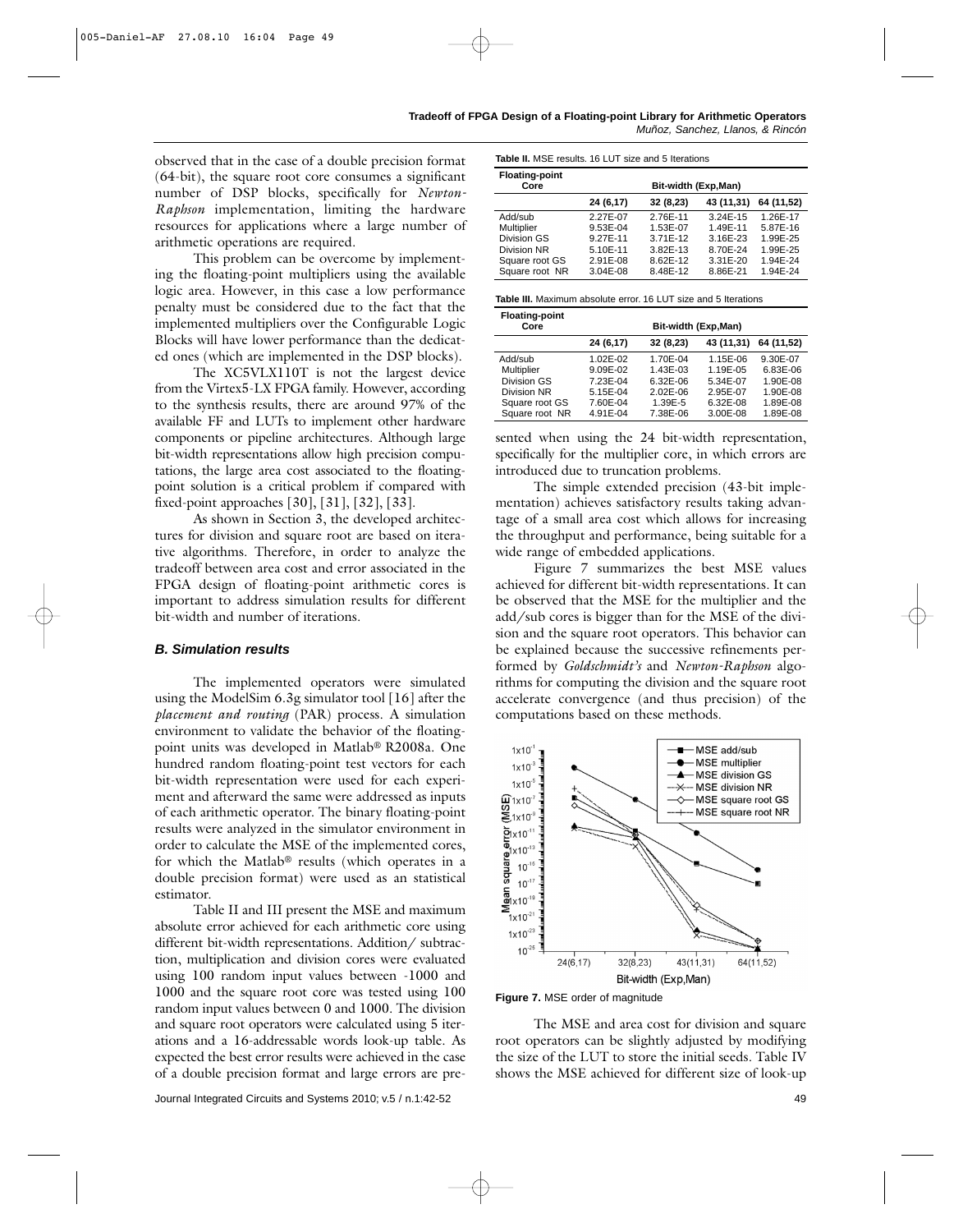table, using a simple precision implementation (32 bits). The division core achieves the lower MSE using a LUT of 8 and 16-addressable words for *Goldschmidt's* and *Newton-Raphson* implementations respectively. The MSE for square root presents similar behavior for both *Goldschmidt's* and *Newton-Raphson* architectures, achieving the lower order of magnitude by using a LUT of 16-addressable words. It is observed that the LUT size does not affect significantly the MSE value; however, it can increase the area cost large enough to affect the performance of the arithmetic operator itself [14].

Taking into account the results presented in Tables II, III and IV the best tradeoff between area cost and error associated can be achieved by using a single format or single extended format, a LUT of 8 addressable words in the case of the division using the *Goldschmidt's* algorithm and a LUT of 16-addressable words for the other cases. Therefore, these conditions can be used for addressing several simulations in order to analyze the tradeoff between the elapsed time against the error associated.

Table V shows the MSE behavior for different number of iterations, denoted by *NI,* using the best conditions described above. It can be observed that the lower order of magnitude of MSE is achieved for 3 iterations in all cases. The MSE grows slowly due to the round error propagated from the initial approximation. The error due to round-off after *i* iterations may be slightly over *i/2* ulp (Unit of Least Precision) [27]. Additionally, the elapsed time given in clock cycles and denoted by *cc*, is presented for the *Goldschmidt's* and *Newton-Raphson* algorithms computing the division and square root operators. As expected, the number of clock cycles increases linearly with the number of iterations. The square root operator requires more clock cycles than the division operator.

High-performance embedded systems require to operate not only with high frequency and high accuracy computations, but also with a low power consumption. Therefore, one important design criteria in the hardware implementation of digital circuits is the power consumption. Table VI presents the power consumption estimation for the developed architectures for different bit-width representations. Each one of the arithmetic operators were simulated (post-placement and routing process) using the same testbench to generate the respective Value Change Dump (VCD) files, which were used to provide stimulus data and toggle rates as input model of the Xpower Analyzer® tool (XPA) [34]. The XPA tool determines the total quiescent device power and dynamic power consumption. The quiescent power is represented by the addition of two main components, (1) the power consumed by the device when it is pow-

|  | <b>Table IV.</b> MSE for variable LUT sizes and 3 iterations |  |  |
|--|--------------------------------------------------------------|--|--|
|  |                                                              |  |  |

| Core        | <b>LUT size</b> | <b>MSE Gold-</b><br>schmidt's | <b>MSE Newton-</b><br>Raphson |
|-------------|-----------------|-------------------------------|-------------------------------|
| Division    | 4               | 3.63E-11                      | $3.41E - 11$                  |
|             | 8               | 3.67E-13                      | 1.19E-11                      |
|             | 16              | 3.71E-12                      | 3.82E-13                      |
|             | 32              | 3.87E-12                      | 3.81E-13                      |
|             | 64              | 1.57E-12                      | 1.57E-12                      |
| Square root | 4               | 2.14E-11                      | 1.81E-11                      |
|             | 8               | 8.62E-12                      | 8.48E-12                      |
|             | 16              | 7.45E-12                      | 6.71E-12                      |
|             | 32              | 7.24E-12                      | 6.25E-12                      |
|             | 64              | 1.24E-11                      | 5.93E-12                      |

**Table V.** MSE and elapsed time in clock cycles (cc) for variable itera-tions (NI) and a 32-bits implementation.

| ΝI | Goldschmidt's |    |          | Newton-Raphson |                            |           |                      |    |
|----|---------------|----|----------|----------------|----------------------------|-----------|----------------------|----|
|    | division      | CC | sart     | cс             | division                   | <b>CC</b> | sart                 | CС |
| 3  | $3.7E - 13$   | 10 | 8.62E-12 | 25             |                            |           |                      |    |
| 5  | 7.7E-12       | 14 | 2.70E-11 | 34             | 3.72E-13 15 6.96E-12 24    |           |                      |    |
| 7  | $3.4E - 11$   | 18 | 3.63E-11 | 43             | 3.72E-13                   |           | 19 6.31E-12 32       |    |
| 9  | $8.1E - 11$   | 22 | 3.63E-11 | 52.            |                            |           | 3.72E-13 23 6.30E-12 | 40 |
| 11 | $1.5E-10$     | 26 | 3.63E-11 |                | 61 3.72E-13 27 6.96E-12 48 |           |                      |    |

ered up without programming the user logic and (2) the power consumed by the user logic when the device is programmed and without any switching activity. On the other hand, the dynamic power consumption represents the power consumed when there is switching activity.

According to the power consumption estimation, the multiplier core requires more quiescent power than the addition/subtraction core, even requiring a less dynamic power. As expected, the double-precision format (64-bit) requires more power than the other bit-width representations. A comparison between the *Goldschmidt's* and *Newton-Raphson* architectures shows that both algorithms present similar quiescent power consumption. However, the first one requires more dynamic power for the division core, where as the *Newton-Raphson* approach requires more dynamic power consumption for the square root operator.

There is a tradeoff between four main variables, namely, area cost, error, elapsed time and power consumption, which can be improved by selecting a suitable value for three parameters, namely: bit-width precision, number of iterations and size of look-up table. The tradeoff analysis between the bit-width against cost in area and experimental error associated have pointed out that the *Newton-Raphson* architecture performs better than the *Goldschmidt's* one. The *Newton-Raphson* implementation achieves small error results than the *Goldschmidt's* implementation and requires less logic area and DSP blocks. Table VII shows a qualitative analysis among the three design parameters and the main variables for circuit design of arithmetic operators.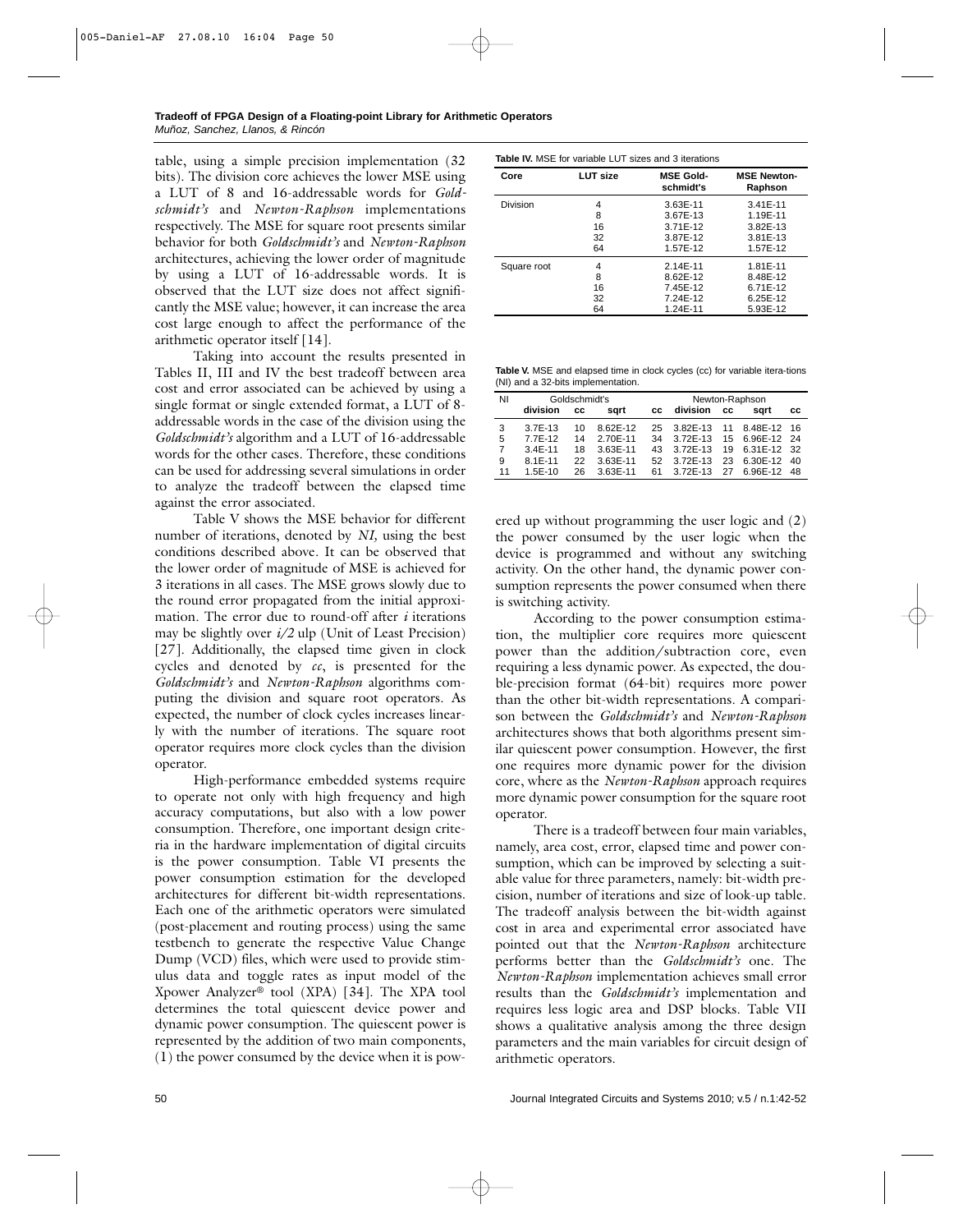| Floating-<br>point Core | Bit-width (Exp, Man) |               |              |                |               |  |  |  |
|-------------------------|----------------------|---------------|--------------|----------------|---------------|--|--|--|
|                         | Power                | 24<br>(6, 17) | 32<br>(8,23) | 43<br>(11, 31) | 64<br>(11,52) |  |  |  |
| Add/sub                 | Quiescent            | 0.959         | 0.959        | 0.959          | 0.961         |  |  |  |
|                         | Dynamic              | 0.011         | 0.011        | 0.016          | 0.033         |  |  |  |
|                         | Total                | 0.970         | 0.970        | 0.975          | 0.994         |  |  |  |
| Multiplier              | Quiescent            | 1.095         | 1.095        | 1.095          | 1.095         |  |  |  |
|                         | Dynamic              | 0.006         | 0.006        | 0.009          | 0.013         |  |  |  |
|                         | Total                | 1.101         | 1.101        | 1.104          | 1.108         |  |  |  |
| Division                | Quiescent            | 0.960         | 0.960        | 0.960          | 0.964         |  |  |  |
| Gold-                   | Dynamic              | 0.018         | 0.023        | 0.021          | 0.062         |  |  |  |
| schmidt's               | Total                | 0.978         | 0.983        | 0.981          | 1.025         |  |  |  |
| Division                | Quiescent            | 0.959         | 0.959        | 0.960          | 0.963         |  |  |  |
| Newton-                 | Dynamic              | 0.013         | 0.016        | 0.023          | 0.059         |  |  |  |
| Raphson                 | Total                | 0.972         | 0.975        | 0.983          | 1.023         |  |  |  |
| Sart                    | Quiescent            | 0.960         | 0.960        | 0.960          | 0.964         |  |  |  |
| Gold-                   | Dynamic              | 0.017         | 0.017        | 0.025          | 0.065         |  |  |  |
| schmidt's               | Total                | 0.977         | 0.977        | 0.985          | 1.029         |  |  |  |
| Sart                    | Quiescent            | 0.960         | 0.960        | 0.962          | 0.977         |  |  |  |
| Newton-                 | Dynamic              | 0.016         | 0.020        | 0.050          | 0.218         |  |  |  |
| Raphson                 | Total                | 0.976         | 0.980        | 1.012          | 1.195         |  |  |  |

**Table VII.** Qualitative tradeoff dependence

| Parameter / variable Area cost |            |      | Error Elapsed time | Power      |
|--------------------------------|------------|------|--------------------|------------|
| Bit-width pre-cision           | High       | Hiah | Not depend         | High       |
| Number itera-tions             | Not depend | Hiah | Hiah               | Not depend |
| LUT size                       | Low        | Low  | l ow               | Low        |

#### **6. CONCLUSIONS**

This work describes an FPGA implementation of a floating-point library for arithmetic operators, including addition/subtraction, multiplication, division and square root. The floating-point cores for division and square root were developed using the *Goldschmidt's* and *Newton-Raphson* algorithms. The implemented cores are based on the IEEE-754 format and were described in VHDL.

A tradeoff analysis was performed allowing the designer to choose, for general purpose applications, the suitable bit-width representation and error associated, as well as the area cost, elapsed time and power consumption for each arithmetic operator. The addition/subtraction core requires more hardware resources than the multiplier core. However the last one consumes more embedded DSP blocks for large bit-width representations. The addition core requires more dynamic power consumption than the multiplier; however, due to the large DSP blocks required by the multiplier it is more expensive in terms of quiescent power consumption. Although the MSE presents similar behavior for both, *Goldschmidt's* and *Newton-Raphson* iterative architectures, the main advantage of the *Newton-Raphson* architecture is the lower hardware resources consumption (Flip-flops and LUTs)

where as the *Goldschmidt's* architecture requires less dynamic power consumption. The tradeoff between bit-width representation and error associated demonstrates that the LUT size does not affect significantly the MSE value. However, it can increase the area cost large enough to affect the performance of the arithmetic operator itself.

Synthesis results have demonstrated that FPGAs are a feasible solution for implementing floating-point arithmetic operators. The logic area consumption is satisfactory in all the cases allowing the algorithms to be implemented using a pipeline approach. However, the large number of dedicated DSP blocks required by large bit-width representations is a critical parameter. Satisfactory performance results were achieved for all the arithmetic cores. The square root cores have the lower performance, around 60 MHz for a double-precision implementation and around 143 MHz for a single-precision implementation.

As future works we intend to include rounding methods for improving the accuracy of the arithmetic operators. Also, an optimized compromise between the tradeoff variables can be performed in order to minimize the area cost, error, elapsed time and power consumption of the arithmetic operators.

#### **REFERENCES**

- [1] S. Kilts, *Advanced FPGA Design, Architecture, Implementation and Optimization,* John Wiley & Sons, New Jersey, United States: 2007, pp. 117-139.
- [2] U. Meyer-Baese, *Digital Signal Processing with Field Programmable Gate Arrays,* Springer, Berlin, Germany: 2001, pp. 29-79.
- [3] Y. Kung, K. Tseng, H. Sze and A. Wang, "FPGA implementation of inverse kinematics and servo controller for robot manipulator," in *Proceedings of the IEEE Conference on Robotics and Biomimetics,* 2006, pp. 1163-1168.
- [4] M. Ibne, S. Islam and M. Sulaiman, "Pipeline floating point ALU design using VHDL," in *Proceedings of the IEEE Conference on Semiconductor Electronics,* 2002, pp. 204- 208.
- [5] S. Hauck and A. Dehon, *Reconfigurable Computing. The Theory and Practice of FPGA-based Computing,* Elsevier, Burlington, United States: 2008, pp. 62-63.
- [6] Y. Zhou and Y. Tan*,* "GPU-based parallel particle swarm optimization*,*" in *Proceedings of the IEEE Conference on Evolutionary Computation,* 2009, pp. 1493-1500.
- [7] L. Veronese and R. Krohling, *"*Swarms's Flight: Accelerating the particles using C-CUDA*,*" in *Proceedings of the IEEE Conference on Evolutionary Computation,* 2009, pp. 3264- 3270.
- [8] G. Govindu, R. Scrofano and V. Prasanna, *"*A Library of parameterizable floating-point cores for FPGAs and their application to scientific computing*,*" in *Proceedings of the IEEE Conference on Engineering of Reconfigurable Systems and Algorithms,* 2005, pp. 137-148.
- [9] B. Lee, and N. Burgess, *"*Parameterizable Floating-point operations on FPGA*,*" in *Proceedings of the Conference on Signals, Systems and Computers,* 2002, pp. 137-148.
- [10] X. Wang*, Variable Precision Floating-point Divide and*